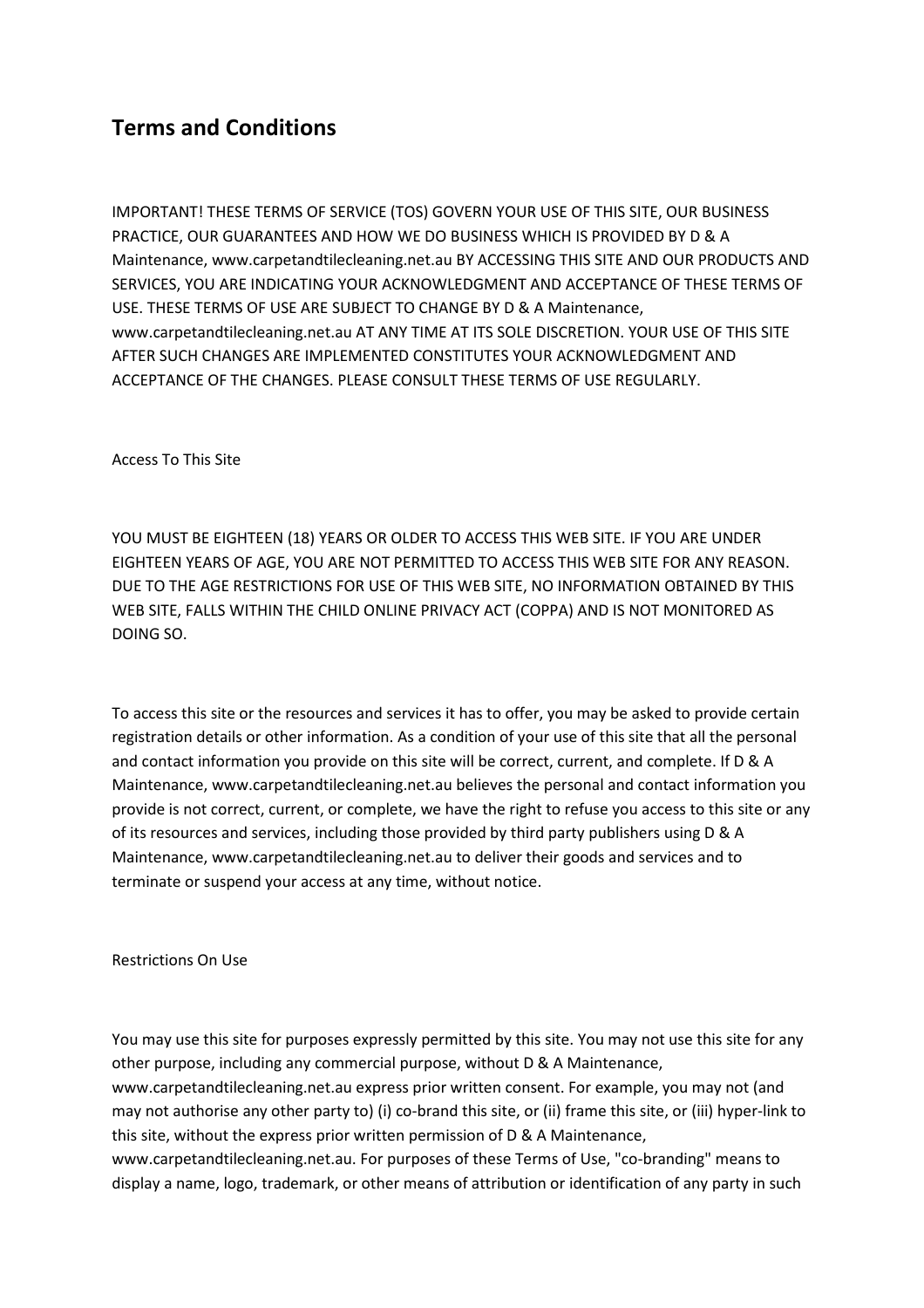a manner as is reasonably likely to give a user the impression that such other party has the right to display, publish, or distribute this site or content accessible within this site. You agree to cooperate with D & A Maintenance, www.carpetandtilecleaning.net.au in causing any unauthorised cobranding, framing or hyper-linking immediately to cease.

Refund policy:

D & A Maintenance, www.carpetandtilecleaning.net.au offers a 3 day satisfaction guarantee for your FIRST 3 days of service. If you request a refund in writing through email and in writing sent via normal mail/post within your first 3 days of service we will provide a refund providing you grant us access to try and clean any affected areas. Any refund request must be received within 3 days from the date we undertook the cleaning. All such requests must be placed by posting a letter in the post to: D & A Maintenance, www.carpetandtilecleaning.net.au. In a refund request you MUST include the following.

- 1. The date and time the original cleaning job was completed
- 2. Why you felt you needed to call us back to clean an area that was not to your satisfaction
- 3. Outline exactly how many areas were cleaned on the original service. You MUST include all areas or any refund will be terminated meaning you will NOT receive a refund
- 4. The areas in question meaning please state clearly the areas you are not happy with.
- 5. Please include photos of the area in question making sure they are clear and taken in good light.
- 6. Be sure to write down the exact reasons why you are not happy with the cleaning service and be specific.
- 7. If you post any bad reviews relating to D & A Maintenance, www.carpetandtilecleaning.net.au a refund will not be given. If you post any bad reviews about D & A Maintenance, www.carpetandtilecleaning.net.au after a refund is given you will be required to send us back the amount you were refunded for and any damaged caused including but not limited to loss of income, new business and any legal fees.

No refunds will be provided after 3 days of our service being completed. No guarantee is offered after 3 days of our service being completed.

Payment Policy

When a job is completed by our company, you being the customer or clients MUST pay the full amount on the bill. Failure to do so may incur interest charged at no less than 5% per month. Should we be required to proceed further and use the legal system to help you settle your debt with us you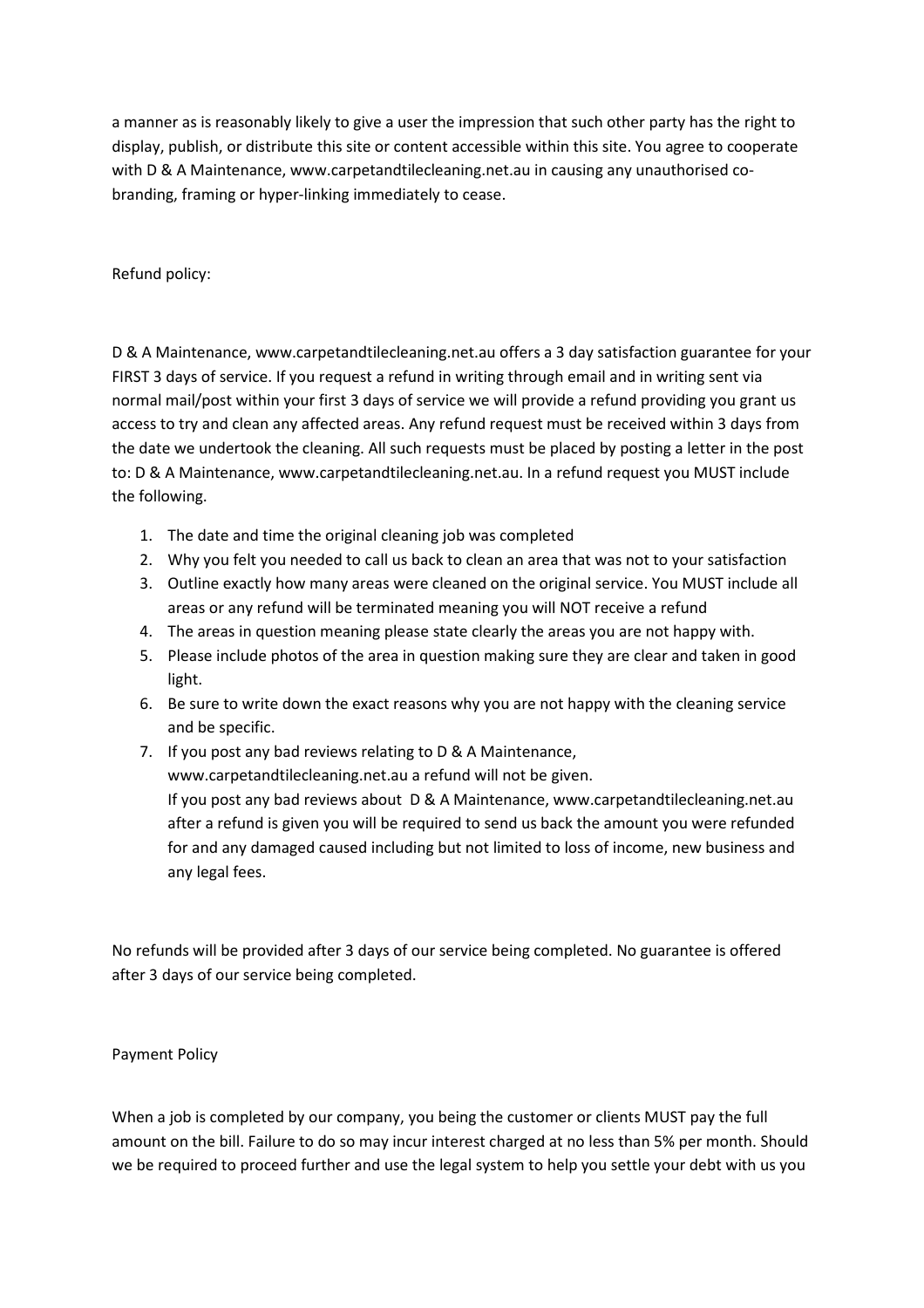may also be charged fees that will cover all court costs including but not limited to our hourly rate for being absent from our work duties which may start at two thousand dollars and can reach over one hundred thousand dollars.

Should we be required to send you a notice in the mail there will be an additional charge of \$280 per notice to cover our time and registered mail costs.

### Proprietary Information

The material and content (hereinafter referred to as the "Content") accessible from this site, and any other World Wide Web site owned, operated, licensed, or controlled by D & A Maintenance, www.carpetandtilecleaning.net.au is the proprietary information of D & A Maintenance, www.carpetandtilecleaning.net.au or the party that provided the Content to D & A Maintenance, www.carpetandtilecleaning.net.au, retains all right, title, and interest in the Content. Accordingly, the Content may not be copied, distributed, republished, uploaded, posted, reproduced, or transmitted in any way without the prior written consent of D & A Maintenance, www.carpetandtilecleaning.net.au, or unless authorised in writing elsewhere on our site, except that you may print out a copy of the Content solely for your personal use. In doing so, you may not remove or alter, or cause to be removed or altered, any copyright, trademark, trade name, service mark, or any other proprietary notice or legend appearing on any of the Content. Modification or use of the Content except as expressly provided in these Terms of Use violates D & A Maintenance, www.carpetandtilecleaning.net.au intellectual property rights. Neither title nor intellectual property rights are transferred to you by access to this site.

#### Hyper-Links

This site may be hyper-linked to other sites, which are not maintained by, or related to, D & A Maintenance, www.carpetandtilecleaning.net.au . Hyper-links to such sites are provided as a service to users and are not sponsored by or affiliated with this site or D & A Maintenance, www.carpetandtilecleaning.net.au. D & A Maintenance, www.carpetandtilecleaning.net.au has not reviewed any or all of such sites and is not responsible for the content of those sites. Hyper-links are to be accessed at the user's own risk, and D & A Maintenance, www.carpetandtilecleaning.net.au makes no representations or warranties about the content, completeness or accuracy of these hyper-links or the sites hyper-linked to this site. Further, the inclusion of any hyper-link to a thirdparty site does not necessarily imply endorsement by D & A Maintenance, www.carpetandtilecleaning.net.au of that site.

Submissions (except podcasts)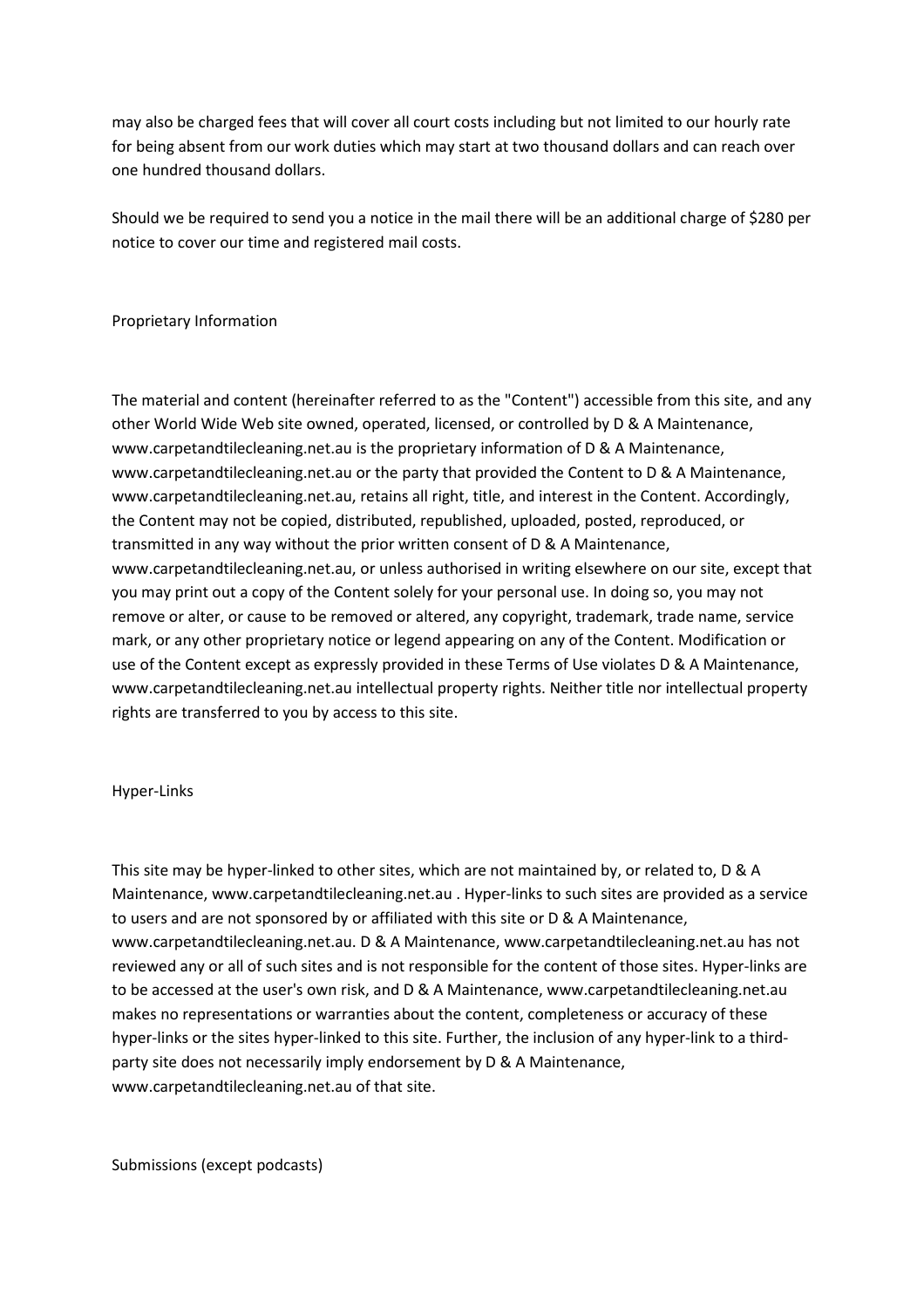You hereby grant to D & A Maintenance, www.carpetandtilecleaning.net.au the royalty-free, perpetual, irrevocable, worldwide, non-exclusive right and license to distribute, deliver and display your Submissions and Content to your paid or free subscribers and prospects. Your Submissions and Content are defined as including but not limited to Directory Pages, Sales Pages, upsell and downsell pages, one time offer pages, membership episodes pages and related content, RSS Episodes and Related Content, on demand physical and print materials, email receipts, thank you pages, Bonus Thank You Pages and Related Content, remarks, suggestions, ideas, graphics, or other information communicated to or submitted to D & A Maintenance, www.carpetandtilecleaning.net.au in any format through this site, via email, and/or letter (together, hereinafter known as the "Submission"), and to deliver any Submission to your subscribers and prospects in any form, media, or technology now known or later developed. D & A Maintenance, www.carpetandtilecleaning.net.au will not be required to treat any Submission as confidential, and may distribute, deliver, and display any Submission to your subscribers and prospects without incurring any liability for royalties or any other consideration of any kind, and without incurring any liability as a result of distribution, delivery, and display of your Submission to your subscribers and prospects. You also grant D & A Maintenance, www.carpetandtilecleaning.net.au employees the right to access and review your submissions for the purposes of but not limited to; system maintenance, customer support, quality control, content review, copyright and digital millennium copyright act complaints and investigation, trademark infringement complaints, suspected illegal activities, content policy violation review and investigations, and other D & A Maintenance, www.carpetandtilecleaning.net.au policy violation investigations. D & A Maintenance, www.carpetandtilecleaning.net.au will treat any personal information that you submit through this site in accordance with its Privacy Policy as set forth on this site.

#### Disclaimer

The Content is not necessarily complete and up-to-date and should not be used to replace any written reports, statements, or notices provided by D & A Maintenance, www.carpetandtilecleaning.net.au. Investors, borrowers, and other persons should use the Content in the same manner as any other educational medium and should not rely on the Content to the exclusion of their own professional judgment. Information obtained by using this site is not exhaustive and does not cover all issues, topics, or facts that may be relevant to your goals.

YOUR USE OF THIS SITE IS AT YOUR OWN RISK. The Content is provided "as is" and without warranties of any kind, either expressed or implied. D & A Maintenance, www.carpetandtilecleaning.net.au disclaims all warranties, including any implied warranties of merchantability, fitness for a particular purpose, TITLE, OR NON-INFRINGEMENT. D & A Maintenance, www.carpetandtilecleaning.net.au does not warrant that the functions OR CONTENT contained in this site will be uninterrupted or error-free, that defects will be corrected, or that this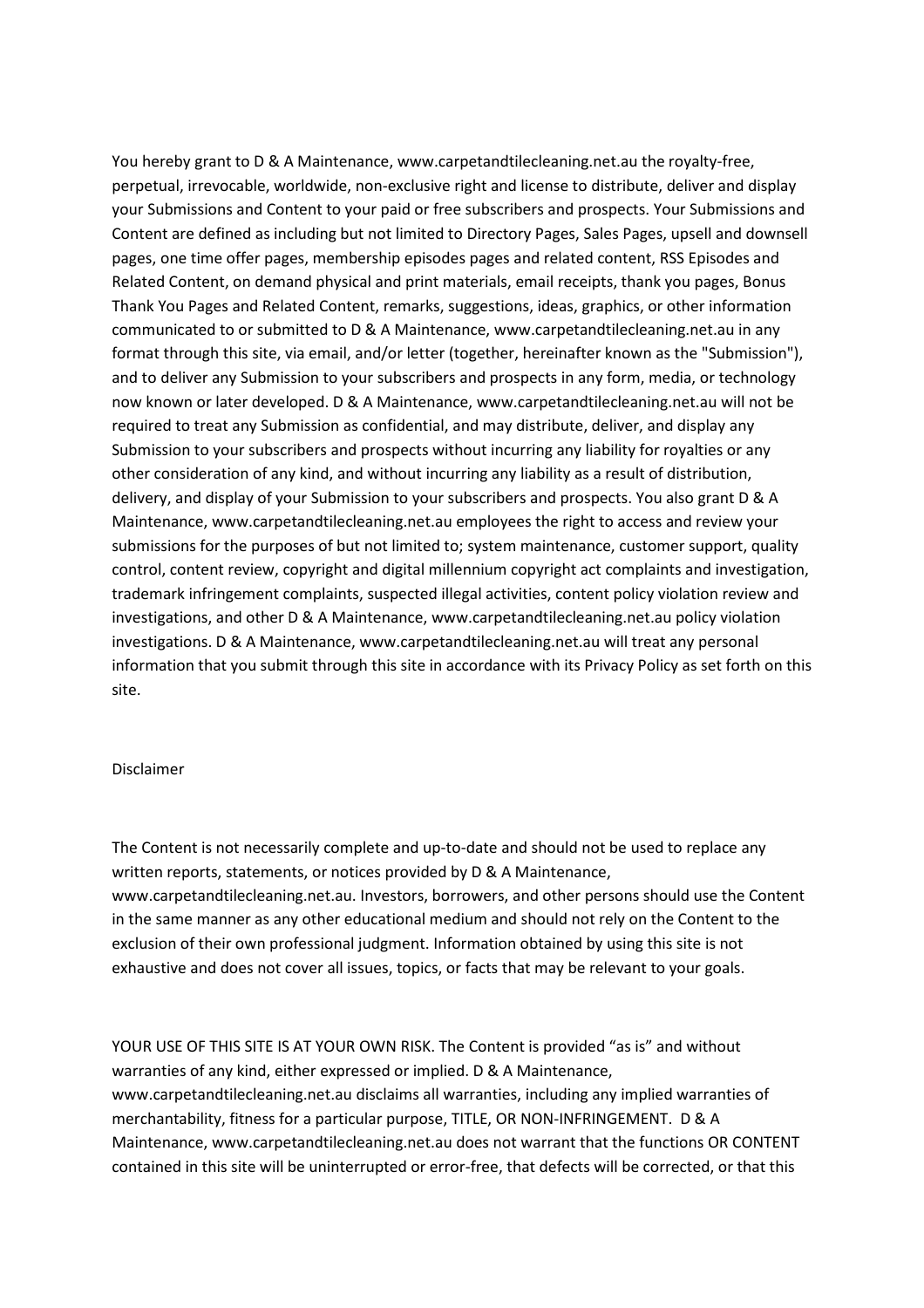site or the server that makes it available are free of viruses or other harmful components. D & A Maintenance, www.carpetandtilecleaning.net.au does not warrant or make any representation regarding use, or the result of use, of the content in terms of accuracy, reliability, or otherwise. The content may include technical inaccuracies or typographical errors, and D & A Maintenance, www.carpetandtilecleaning.net.au may make changes or improvements at any time. You, and not D & A Maintenance, www.carpetandtilecleaning.net.au, assume the entire cost of all necessary servicing, repair or correction IN THE EVENT OF ANY LOSS OR DAMAGE ARISING FROM THE USE OF THIS SITE OR ITS CONTENT. D & A Maintenance, www.carpetandtilecleaning.net.au MAKES NO WARRANTIES THAT YOUR USE OF THE CONTENT WILL NOT INFRINGE THE RIGHTS OF OTHERS AND ASSUMES NO LIABILITY OR RESPONSIBILITY FOR ERRORS OR OMISSIONS IN SUCH CONTENT.

All of the information in this site, whether historical in nature or forward-looking, speaks only as of the date the information is posted on this site, and D & A Maintenance, www.carpetandtilecleaning.net.au does not undertake any obligation to update such information after it is posted or to remove such information from this site if it is not, or is no longer, accurate or complete.

## Trademarks

Trademarks, service marks, and logos appearing in this site are the property of D & A Maintenance, www.carpetandtilecleaning.net.au or the party that provided the trademarks, service marks, and logos to D & A Maintenance, www.carpetandtilecleaning.net.au. D & A Maintenance, www.carpetandtilecleaning.net.au and any party that provided trademarks, service marks, and logos to D & A Maintenance, www.carpetandtilecleaning.net.au retain all rights with respect to any of their respective trademarks, service marks, and logos appearing in this site.

Restrictions on submissions, content, and rss, podcast, membership, product, and service offers sold and distributed using D & A Maintenance, www.carpetandtilecleaning.net.au

You may not post, send, submit, publish, or transmit in connection with this site any material that:

• you do not have the right to post, including proprietary material of any third party, any podcast which:

- advocates illegal activity or discusses an intent to commit an illegal act;
- is vulgar, obscene, pornographic, or indecent;

• is sexually explicit, teaches or portrays sexual seduction in a promotional, accepting, or endorsing manner, is sexually provocative or sensual, contains nudity of any kind;

• makes any kind of earnings claims;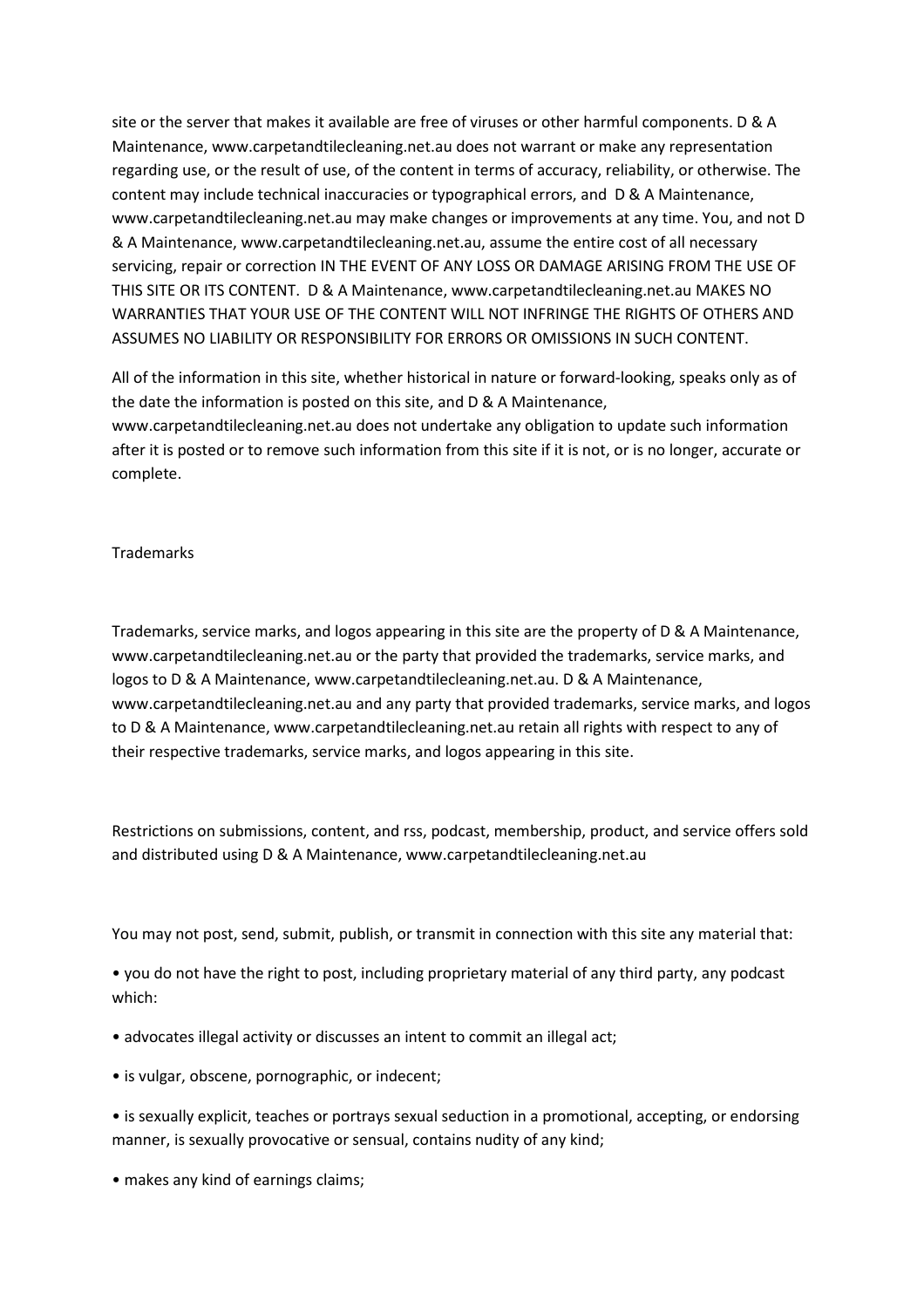• includes alcohol, tobacco, drug or "natural high" products or promotional items;

• threatens or abuses others, libels, defames, invades privacy, stalks, is obscene, pornographic, racist, abusive, harassing, threatening or offensive;

• seeks to exploit or harm children by exposing them to inappropriate content, asking for personally identifiable details or otherwise;

• infringes any intellectual property or other right of any entity or person, including violating anyone's copyrights or trademarks or their rights of publicity;

• violates any law or may be considered to violate any law;

• impersonates or misrepresents your connection to any other entity or person or otherwise manipulates headers or identifiers to disguise the origin of the content;

• advertises any commercial endeavour (e.g., offering for sale products or services) or otherwise engages in any commercial activity (e.g., conducting raffles or contests, displaying sponsorship banners, and/or soliciting goods or services) except as may be specifically authorised on this site;

• includes programs which contain viruses, worms and/or Trojan horses or any other computer code, files or programs designed to interrupt, destroy or limit the functionality of any computer software or hardware or telecommunications;

• disrupts the normal flow of dialogue, causes a screen to scroll faster than other users are able to type, or otherwise act in a way which affects the ability of other people to engage in real time activities via this site;

• amounts to a 'pyramid' or similar scheme;

• anything having to do with gambling which teaches it, promotes it, or endorses it; also anything having to do with poker or games commonly associated with gambling

• contains hyper-links to other sites that contain content that falls within the descriptions set forth above.

Although under no obligation to do so, D & A Maintenance, www.carpetandtilecleaning.net.au reserves the right to monitor use of this site to determine compliance with these Terms of Use, as well the right to remove or refuse any podcast, rss, membership product, and service offers you have submitted for any reason. Notwithstanding these rights, you remain solely responsible for the content of your submissions. You acknowledge and agree that neither D & A Maintenance, www.carpetandtilecleaning.net.au nor any third party that provides Content to D & A Maintenance, www.carpetandtilecleaning.net.au will assume or have any liability for any action or inaction by D & A Maintenance, www.carpetandtilecleaning.net.au or such third party with respect to any submission. We reserve the right to refuse to process sales or automate distribution and delivery of product, rss, podcast, membership, and service offers for any reason.